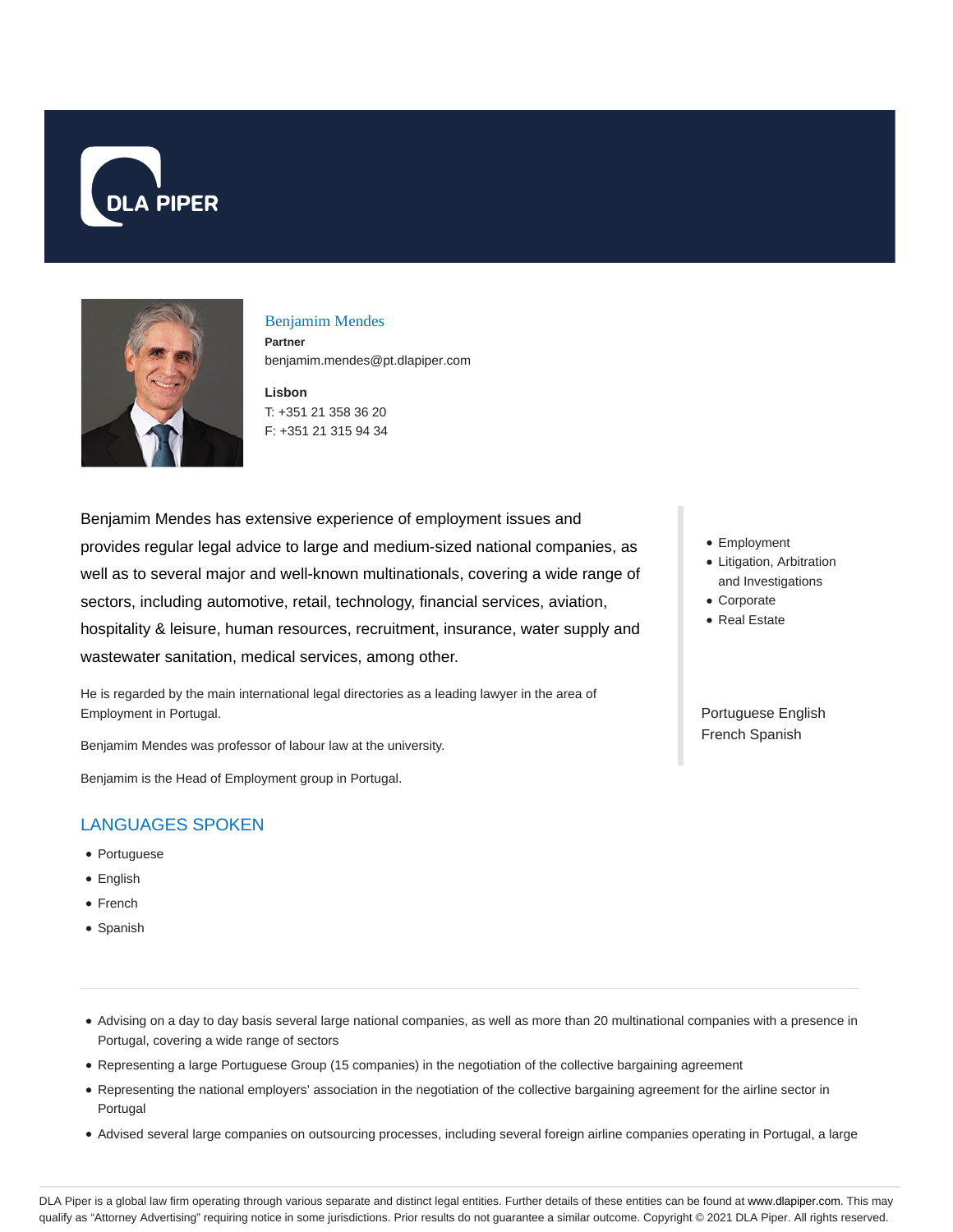tobacco company, a large global Bank and a leading human resources company

- Advising several global companies in dealing with the workers council and with unions, including a leading tobacco company and a leading automotive company
- Regular advice on labour matters to several DLA Piper offices on matters related to international companies operating in Portugal
- Advising several large companies on transfer of undertakings
- Advising several multinational companies in collective redundancies and collective dismissal procedures, as well as in the termination of top managers
- Representing several large national and multinational companies, on court cases arising from outsourcing services, labour regulatory offenses, collective dismissals, disciplinary dismissals, transfer of undertakings, overtime claims, stock options, agency contracts and other
- Speaker in several conferences on labour issues, such as the Labour Code, transfer of undertaking and collective bargaining negotiation

### CREDENTIALS

# Prior Experience

- Partner of DLA Piper ABBC (previously ABBC)
- Founding Partner of ABBC (DLA Piper relationship firm)
- Founding Partner of ANBM
- Former Lecturer at the Lisbon University School of Law
- Former Assistant Professor of Labour Law at ISCTE

### **Recognitions**

- Iberian Lawyer: recognised with the Outstanding Achievement career award (Labour Awards 2022)
- Iberian Lawyer: Lawyer of the Year (2021) in Employment
- Best Lawyers: Lawyer of the Year (2020) in Employment
- Chambers and Partners: Employment: Band 1
- Legal 500 Employment: Leading individual
- Best Lawyers: Lawyer of the Year (2014) in Employment

## **Education**

Lisbon University School of Law, Law Degree, 1978

#### **Memberships**

- EELA (European Employment Lawyers Association)
- APODIT (Portuguese Association of Labour Law)
- Former member of Lisbon Council of the Portuguese Bar Association
- Former President of the Jurisdictional Council of the Portuguese Golf Federation
- Former President of the Disciplinary Council of the Portuguese Golf Federation

#### INSIGHTS

### **Publications**